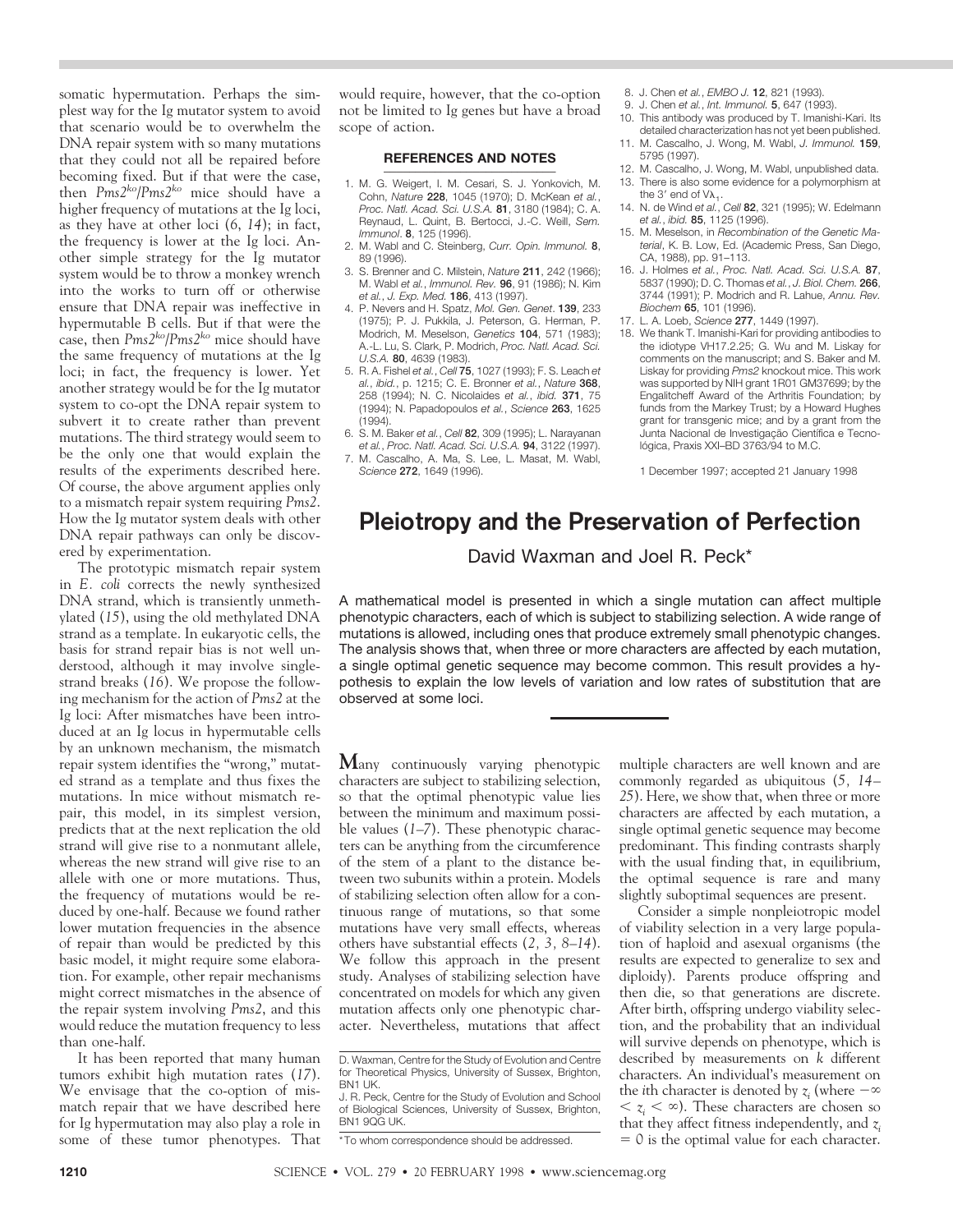We use a Gaussian fitness scheme, so that the probability of surviving viability selection for a particular individual is proportional to  $\Pi_{i=1}^k \exp[-z_i^2/(2V)]$ , where  $V > 0$ .

After viability selection, the remaining individuals reproduce, and fertility is unaffected by phenotype. The phenotype of a particular offspring on the *i*th character is assumed to depend on its "genotypic value" on that character (*xi* ) plus a normally distributed environmental noise component, *ei* (so  $z_i = x_i + e_i$ ). The distribution of  $e_i$  has mean zero and variance  $V_e$ . For  $i \neq j$ ,  $e_i$  and *ej* are uncorrelated.

For the *i*th character, an individual's genotypic value  $(x_i)$  is identical to that of its mother, unless a new mutation has occurred in the part of the genetic sequence that controls the character. The rate of such mutations is denoted by  $\Theta$  (where  $0 \leq \Theta$ )  $\leq$  1). For now, we assume that mutations that affect one character do not affect other characters and that mutations to different characters occur independently. Thus, the probability that an individual will have one or more new mutations (*U*) is given by *U*  $= 1 - (1 - \Theta)^k$ .

Most fitness-affecting characters are probably controlled by many codons. Therefore, we treat the genotypic value  $(x_i)$  as a continuous variable, and each possible value is associated with a different sequence of codons. Throughout this report, we will discuss gene sequences in terms of the sequence of codons, and we will treat two codons as identical if they code for the same amino acid (that is, we ignore "silent" variation).

Mutant values of *xi* are distributed around the parental value. When a mutation occurs that alters  $x_i$ , the probability that the mutant offspring will have a value of *x<sub>i</sub>* in the interval  $y + d\overline{y} > x_i > y$  is  $f(y$ *x*\*)*dy*, where *dy* is infinitesimal and *x*\* is the value of *xi* for the mutant's mother. We use the traditional Gaussian function

$$
f(y-x^*) = \left(\frac{1}{\sqrt{2\pi m^2}}\right) \exp\left(\frac{-(y-x^*)^2}{2m^2}\right) \tag{1}
$$

Thus, *m* gives the standard deviation of mutant effects for a single character.

Let us define  $\alpha = \Theta V_s/m^2$ , where  $V_s =$  $V + V_e$ . For now, we assume that  $\alpha \ll 1$ .

Models similar to the one just described have been studied previously (*13, 26–28*). Our analysis agrees with previous work in that we find that, at equilibrium, each character has a distribution of  $x_i$  values that is smooth and bell-shaped and has a peak at *xi*  $= 0$  (the optimum). The smoothness of this distribution implies that, regardless of the strength of selection and the mutation rate, the sequence of codons for which  $x_i = 0$  (the optimal sequence) is virtually absent at equilibrium. Instead, many suboptimal sequences are present (Fig. 1A). (With a smooth distribution, any single value of *xi* has infinitesimal frequency.) These results (and others reported below) are proved in (*29*).

Let us define *w* as the probability of surviving viability selection for an individual with a particular set of genotypic values  $(x_1, x_2, \ldots, x_k)$ , relative to that of an individual of the optimal genotype. As demonstrated elsewhere (*13*), the value of *w* is given by

$$
w = \prod_{i=1}^{k} \exp\left(\frac{-x_i^2}{2V_s}\right) \tag{2}
$$

Let  $\bar{w}$  represent the mean value of  $w$  at equilibrium (thus,  $\bar{w}$  is proportional to the percentage of offspring that survive viability selection). We can show that, for this model,  $\bar{w} > 1 - U$  [in agreement with Bürger (27, *28*)]. Thus, at equilibrium, the decrease in fitness caused by having a suboptimal sequence of codons for any character is typically less than  $\Theta$ . Very rough estimates of  $\Theta$ suggest that values as high as  $10^{-2}$  apply for many phenotypic characters (*13, 30*).

Pleiotropic mutations affect multiple characters. To introduce pleiotropy, we

collect the characters into sets of size  $\Omega$ (where  $\Omega$  is a positive integer and *k* is a multiple of  $\Omega$ ). There are  $Q = k/\Omega$  such sets. The  $\Omega$  characters in any set have a common genetic basis, and a mutation affecting one character will affect each of the other  $\Omega$  – 1 characters in the same set. The rate at which the genetic sequences coding for the characters in any given set undergo codon-altering mutations is given by  $\Theta$ , and sets mutate independently. Thus, the probability that any given individual will have one or more new mutations  $(U)$  is now given by  $U =$  $1 - (1 - \Theta)Q$ . Mutant effects follow a multidimensional Gaussian distribution (*17*). In particular, pick any set and assign the characters that make it up the numbers 1, 2,  $\dots$ ,  $\Omega$ . Consider an individual that undergoes a mutation to this set and who is born to a mother whose genotypic values on these characters are  $x_1^*, x_2^*, \ldots$ , x<sup>\*</sup><sub>0</sub>, respectively. The probability that this individual will have  $x_1$  in the interval  $y_1$  +  $dy_1 > x_1 > y_1$  and  $x_2$  in the interval  $y_2$  +  $dy_2 > x_2 > y_2, \ldots$  is given by  $\prod_{i=1}^{\Omega} [f(y_i)]$ *xi* \* )*dyi* ], where the *dyi* values are infinitesimal and  $f(y_i - x_i^*)$  is given by Eq. 1. When  $\Omega =$ 1, this pleiotropic model is identical to the



**Fig. 1.** The equilibrium distributions of genotypic effects for a single character,  $\Phi_1(x_1)$ , plotted as a function of genotypic effect, *x*1. The scaling for both axes depends on *m* (the standard deviation of mutant effects), as indicated by the axis labels. In these examples, we set  $\alpha = \Theta V_s/m^2 = 0.05$ . (**A**) The nonpleiotropic model ( $\Omega = 1$ ). (**B**)  $\Omega = 2$ , so that mutations simultaneously affect two phenotypic characters. In (A) and (B), the distribution is nonsingular at  $x_1 = 0$ , and so the proportion of individuals with an optimal genotypic value is infinitesimal. However, for  $\Omega = 2$ , the value of  $\Phi_1(0)$  is large  $[\Phi_1(0) =$ 1039/*m*]. (**C**) A singularity does appear for  $\Omega = 3$ , and 90% of the population has  $x_1 = 0$ . (**D**) When  $\Omega =$  $4, x_1 = 0$  for 95% of the population. The width of the line that rises above  $x_1 = 0$  in (C) and (D) should be infinitesimal, because it represents a Dirac delta function. We broadened it to allow visualization. To produce these figures, we used Eqs. 9, 10 and 11.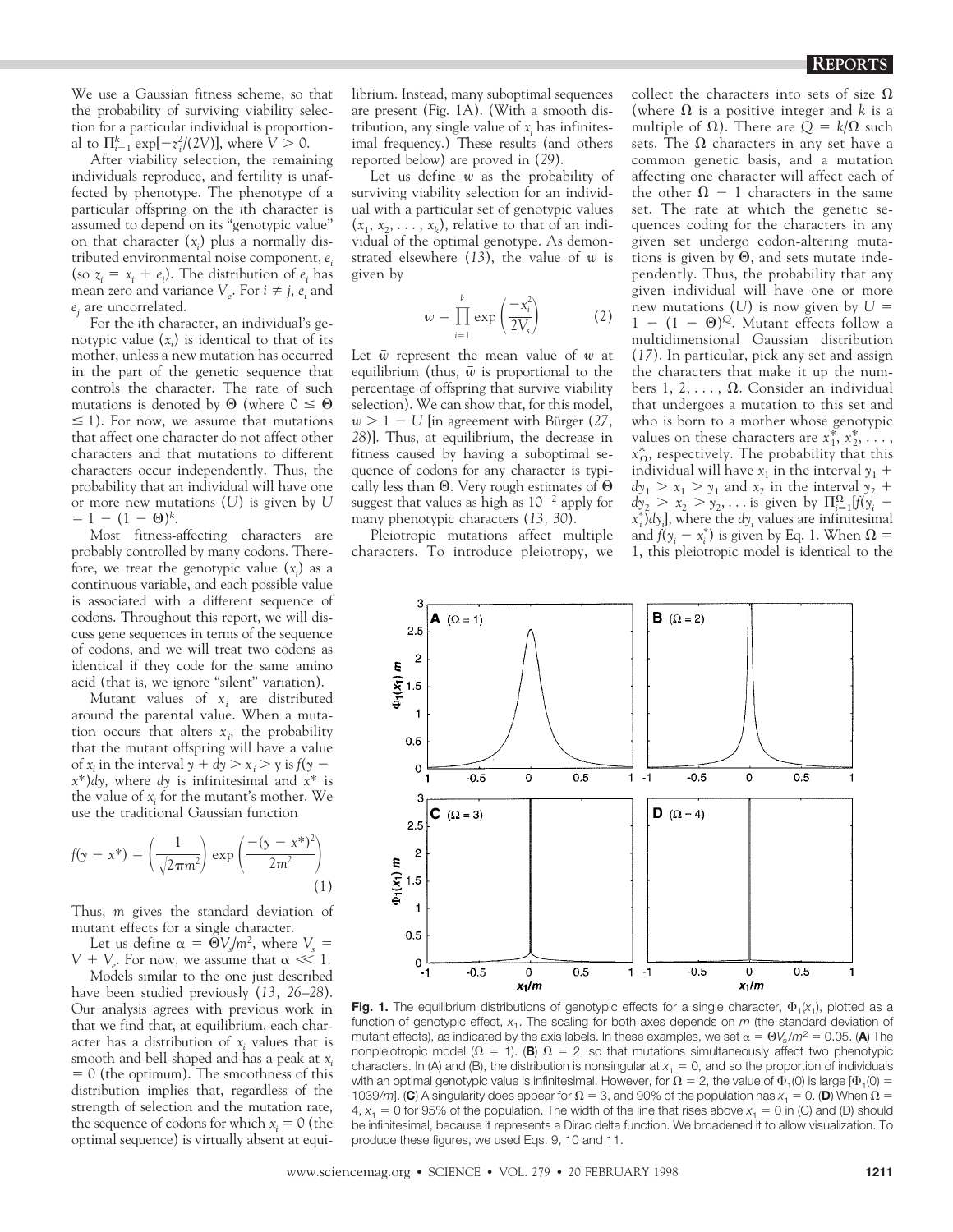nonpleiotropic model considered above.

The equilibrium distribution for a single character,  $x_1$ , when mutations affect two characters ( $\Omega = 2$ ) is shown in Fig. 1B. The distribution is more peaked than that in Fig. 1A (the nonpleiotropic result) but is still continuous. This finding is in agreement with recent theoretical studies (*19–23*).

When mutations affect three or more characters ( $\Omega \geq 3$ ), a qualitatively new phenomenon occurs. The distribution of any given character (*i*) contains a singularity at *xi*  $= 0$  (Fig. 1, C and D). Thus, a nonnegligible fraction of the population has perfect genomes. When  $\Omega \geq 3$ , the proportion of the population for which  $x_1 \neq 0$  is of order  $\alpha =$ Q*Vs* /*m*<sup>2</sup> . Individuals with the perfect genome for character 1 also are genetically perfect for characters 2, 3,  $\dots$ ,  $\Omega$ . Furthermore, if the proportion of the population for which  $x_1 =$ 0 is denoted by *P*, then the proportion of individuals who have the perfect genome with respect to all  $k$  traits is equal to  $P^{k/\Omega}$ . Previous analyses of similar models have suggested the possibility of singular behavior of the type noted here (*28, 31*). However, in these previous studies, only highly implausible fitness functions were shown to lead to singularities.

When  $\Omega = 2$ , mean fitness  $(\overline{w})$  is greater than  $1 - U$  (just as when  $\Omega = 1$ ). However, for  $\Omega \geq 3$ , we have  $\overline{w} = 1 - U$ .

To gain an intuitive understanding of these results, consider two modified versions of our model, each of which makes the unrealistic assumption that all mutations are deleterious. For the first of these models, assume that only two genotypes are possible, one optimal and one suboptimal. Let  $(1 - s)$  represent the relative viability of suboptimal individuals. Optimal individuals mutate to suboptimal ones at a rate *U*, but not vice versa. In this well-known model, if  $s > U$ , then, at equilibrium, the frequency of optimal individuals is given by  $1 - (U/s)$ and  $\overline{w} = (1 - U)$ . However, if  $s < U$ , then, at equilibrium, optimal individuals are entirely absent from the population and  $\overline{w}$  =  $(1 - s)$ . Thus,  $\overline{w} > (1 - U)$ .

When  $s < U$ , this model resembles the nonpleiotropic model  $(\Omega = 1)$ . In both models, the optimal genotype vanishes, and  $\overline{w}$  > (1 - U). However, in the nonpleiotropic model, deleterious mutations affect slightly suboptimal genotypes, as well as optimal ones. Nevertheless, some of these deleterious mutations are, effectively, canceled out, because when  $\Omega = 1$ , nearly optimal genotypes are created at a nonnegligible rate by beneficial mutations. When  $\Omega = 1$  and  $x_1 \neq 0$ , 50% of mutations will move  $x_1$  toward the direction of the optimum (although some will push  $x_1$  beyond the optimum). The creation of nearly optimal genotypes by mu-

tation is also likely when  $\Omega = 2$  (29). In contrast, when  $\Omega \geq 3$ , mutations that improve fitness and produce a nearly optimal genotype on all  $\Omega$  affected characters are extremely unlikely (*29*). Roughly speaking, this is because, when  $\Omega \geq 3$ , only a very small region of "genotypic space" corresponds to near optimality.

A second modified model illuminates the impact of this shift in favor of deleterious mutations. Say that when offspring are produced, they may undergo a certain number of mutational steps, each of which decreases fitness by a factor of  $(1 - s)$ , where  $0 < s < 1$ . The number of mutational steps follows a Poisson distribution with mean and variance equal to  $\lambda$ . Thus *U*, the genome-wide probability of at least one new mutation, is given by  $U = 1$  $e^{-\lambda}$ . This is a well-known model (32), and, at equilibrium,  $\overline{w} = 1 - U$  and the optimal genotype takes a nonnegligible frequency. This model is analogous to the pleiotropic model above when  $\Omega \geq 3$ . In both models,  $\bar{w} = 1 - U$  and the optimal genotype is preserved at equilibrium because there is a strong tendency for mutations to degrade fitness in nearly optimal genotypes. When  $\Omega \geq 3$ , the loss of nearly optimal genotypes because of selection is not compensated for by a substantial gain of such genotypes because of beneficial mutations, and thus the superiority of the optimal genotype allows it to rise to a nonnegligible frequency.

What happens when our assumption that  $\alpha = \Theta V_s/m^2 \ll 1$  does not hold? For any value of  $\alpha$ , the frequency of the optimal genotype is negligible when  $\Omega = 1$  and  $\Omega =$ 2. However, there is always a critical value of  $\Omega$ , say  $\Omega^*$ , such that when  $\Omega \geq \Omega^*$ , a nonnegligible frequency of the optimal genotype appears. When  $\alpha \ll 1$ ,  $\Omega^* = 3$ . However, if  $\alpha \ll 1$  is not satisfied, then we may have  $\Omega^* > 3$  (29).

For many proteins, there is very little within-population variation (*33–35*). Low amounts of variation can lead to low substitution rates (*3, 9, 11*), and proteins exist that have apparently not changed at all for at least 100 million years (*34, 36*). Lack of variation can be a consequence of small population size and genetic drift, but drift will not stop substitutions. In some cases, natural selection is clearly the cause of low amounts of variation (*36–38*) or infrequent substitutions (*34, 36*). In large populations, stabilizing selection on one or two characters can produce low amounts of variation and substitution only if mutations that have very small selective effects are exceedingly rare. However, our results show that, when each mutation affects three or more phenotypic characters, variation (and thus, substitution) can be suppressed in favor of an optimal sequence even when mutations of very small effect are common.

## **REFERENCES AND NOTES \_\_\_\_\_\_\_\_\_\_\_\_\_\_\_\_\_\_\_\_\_\_\_\_\_\_\_**

- 1. R. A. Fisher, *The Genetical Theory of Natural Selection* (Clarendon, Oxford, 1930).
- 2. P. Foley, *Evolution* **46**, 763 (1992).
- 3. M. Kimura, *Proc. Natl. Acad. Sci. U.S.A.* **78**, 5773 (1981).
- 4. M. Nei, *Philos. Trans. R. Soc. London B* **319**, 615 (1988).
- 5. S. Wright, *Evolution and the Genetics of Populations*, vol. 3 (Univ. of Chicago Press, Chicago, 1977).
- 6. K. Mather, *Heredity* **58**, 267 (1987).
- 7. G. Bell, *Selection: The Mechanism of Evolution* (Chapman & Hall, New York, 1997).
- 8. J. F. Crow and M. Kimura, in *Proceedings of the XI International Congress of Genetics* (Pergamon, Oxford, 1964), vol. 2, pp. 405–505.
- 9. P. Foley, *Proc. Natl. Acad. Sci. U.S.A.* **84**, 7996 (1987).
- 10. M. Kimura, *ibid.* **54**, 731 (1965).
- 11. \_\_\_\_\_\_, The Neutral Theory of Molecular Evolution (Cambridge Univ. Press, Cambridge, UK, 1983).
- 12. J. F. Crow and M. Kimura, *An Introduction to Population Genetics Theory* (Burgess, Minneapolis, MN, 1970).
- 
- 13. M. Turelli, *Theor. Popul. Biol.* **25**, 138 (1984).<br>14. **inc.** *Genetics* **111**, 165 (1985).
- 15. S. Gavrilets and G. Dejong, *ibid.* **134**, 609 (1993).
- 16. M. G. Bulmer, *Genet. Res.* **19**, 17 (1972).
- 17. R. Lande, *Am. Nat.* **116**, 463 (1980).
- 18. G. P. Wagner, *Genetics* **122**, 223 (1989). 19. A. S. Kondrashov and M. Turelli, *ibid.* **132**, 603
- (1992). 20. P. D. Keightley and W. G. Hill, *Proc. R. Soc. London B* **242**, 95 (1990).
- 21. N. H. Barton, *Genetics* **124**, 773 (1990).
- 22. G. P. Wagner, *ibid.* **143**, 617 (1996).
- 23. A. Caballero and P. D. Keightley, *ibid.* **138**, 883 (1994).
- 24. N. H. Barton and M. Turelli, *Annu. Rev. Genet.* **23**, 337 (1989).
- 25. E. Caspari, *Evolution* **6**, 1 (1952).
- 26. R. Bürger and J. Hofbauer, *J. Math. Biol.* **32**, 193 (1994).
- 27. R. Bu¨ rger, *ibid.* **24**, 341 (1986).
- 28. **iii.** *Math. Biosci.* **91**, 67 (1988).
- 29. The proofs we present here are in accordance with the rather general mathematical results of Bürger and collaborators (*26–28, 39*). The population is described in equilibrium by the distribution  $\Psi(x_1,$  $x_2, \ldots, x_k$ ). Thus, the proportion of the population with genotypic values in the infinitesimal volume  $d^k x \equiv dx_1 dx_2 \ldots dx_k$  centered at  $(x_1, x_2, \ldots, x_k)$  is  $\Psi$  ( $x_1, x_2, \ldots, x_k$ ) $d^k x$ . Every mutation affects  $\Omega$ characters, and we deal with the sets of characters

 $(x_1, x_2, \ldots, x_{\Omega}), (x_{\Omega+1}, x_{\Omega+2}, \ldots, x_{2\Omega}), \ldots$  It is possible to show that, in equilibrium, the probability density factorizes into the form  $\Psi$  ( $x_1, x_2, \ldots, x_k$ ) =  $\Phi$ ( $x_1, x_2, \ldots, x_{\Omega}$ ) $\Phi$ ( $x_{\Omega+1}, x_{\Omega+2}, \ldots, x_{\Omega}$ )  $\Phi(x_1, x_2, \ldots, x_n) \Phi(x_{n+1}, x_{n+2}, \ldots)$  $\chi_{2\Omega}^2$ )  $\ldots$  From the life cycle that we have specified, it follows that with  $\mathbf{x} \stackrel{\text{def}}{=} (x_1, x_2, \ldots, x_{\Omega}), \Phi(\mathbf{x})$  obeys  $\Phi(\mathbf{x})$ 

$$
=\frac{(1-\Theta)w_1(\mathbf{x})\Phi(\mathbf{x})+\Theta\int f_1(\mathbf{x}-\mathbf{y})w_1(\mathbf{y})\Phi(\mathbf{y})d^{\Omega}\mathbf{y}}{\int w_1(\mathbf{y})\Phi(\mathbf{y})d^{\Omega}\mathbf{y}}
$$

where

$$
w_1(\mathbf{x}) = \prod_{i=1}^{\Omega} \exp\left(\frac{-x_i^2}{2V_s}\right)
$$
 (4a)

(3)

$$
f_1(\mathbf{x}) = \prod_{i=1}^{\Omega} \left( \frac{1}{\sqrt{2\pi m^2}} \right) \exp\left( \frac{-x_i^2}{2m^2} \right) \tag{4b}
$$

and all integrals cover the full range of the integration